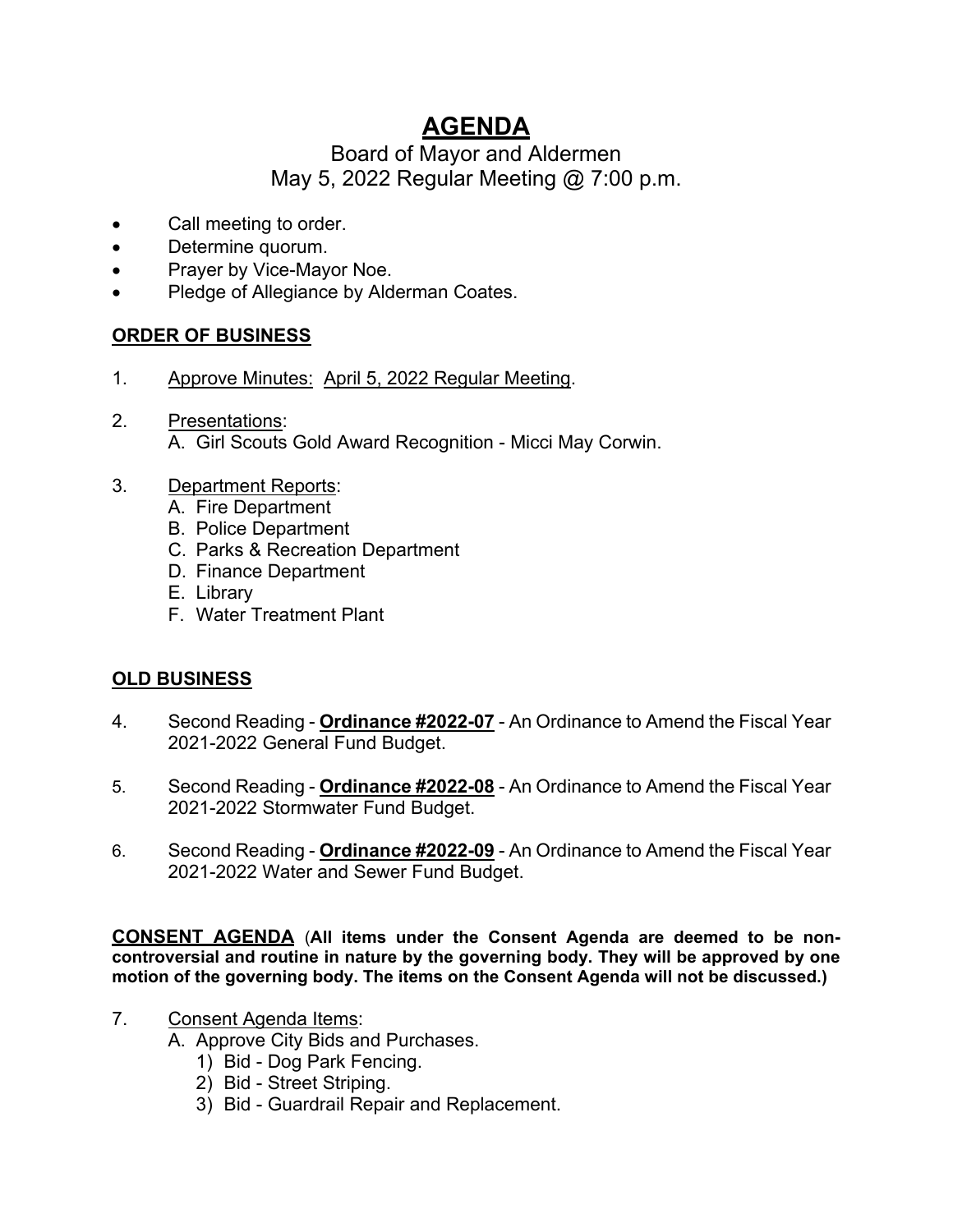- 4) Bid Janitorial Cleaning.
- 5) Bid Industrial Blvd. Sewer Pump Station Expansion.
- 6) Bid Public Works and Community Development Services Facility Site Work.
- 7) Sourcewell Contact Purchase Mower for Parks & Recreation Department. 8) State Contract Purchase - Vehicle for Police Department.
- B. Approve Contract to Audit Accounts from Blankenship CPA Group, PLLC for Fiscal Year 2021-2022.
- C. Approve Booking Agreement with Pro Entertainment Nashville for Laser Tag at the Block Party on May 7, 2022.
- D. Approve Agreement with Crescent City Amusements for a Carnival to be held at Veterans Memorial Park between August 25, 2022 and August 27, 2022.
- E. Approve Telecommunications Service Agreement with TDS to Move the Existing Telecom Services from the Fire Admin Building to 468 Stones River Road.
- F. Approve Agreement with BlueStreak K9, LLC to Purchase a New K-9 for the La Vergne Police Department.

### **NEW BUSINESS**

- 8. First Reading **Ordinance #2022-10** An Ordinance to Amend the City of La Vergne Zoning Ordinance by Changing the Official Zoning Map for Tax Map 17E, Group B, Parcel 23, Consisting of Approximately 0.49 Acres, Located at 396 Old Nashville Highway, From a R-1 (Low Density Residential) Zoning District to a C-3 (Neighborhood Service Commercial) Zoning District. (Received a favorable recommendation from the Planning Commission on March 29, 2022. A public hearing will be held on Thursday, May 5, 2022 at 6:30 p.m.)
- 9. First Reading **Ordinance #2022-11** An Ordinance to Amend Title 18, Chapter 3 of the La Vergne Municipal Code Regarding the Sewer Use Ordinance.
- 10. First Reading **Ordinance #2022-12** An Ordinance to Amend the Fiscal Year 2021-2022 General Fund Budget.
- 11. First Reading **Ordinance #2022-13** An Ordinance to Amend the Fiscal Year 2021-2022 Stormwater Fund Budget.
- 12. First Reading **Ordinance #2022-14** An Ordinance of the City of La Vergne, Tennessee, Adopting the Annual Budget and Tax Rate for the Fiscal Year Beginning July 1, 2022 through June 30, 2023.
- 13. **Resolution #2022-08** A Resolution to Write Off Uncollectible Property Tax Accounts.
- 14. **Resolution #2022-09** A Resolution to Write Off Water Department Bad Debts.